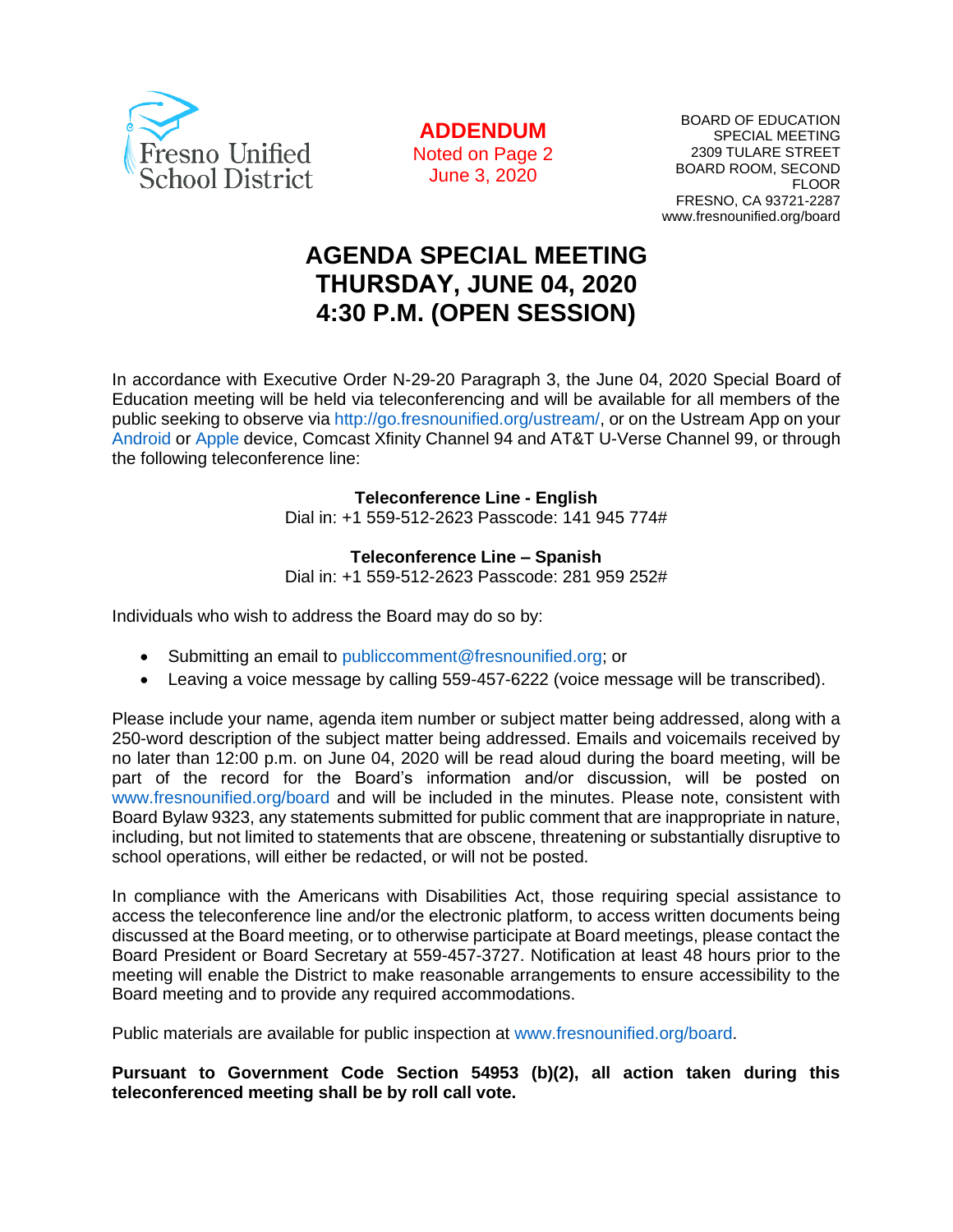#### **\*4:30 4:00 P.M**. **CALL** Meeting to Order **OPPORTUNITY** for Public Comment on Closed Session Agenda Items **RECESS** for Closed Session to discuss the following:

1. Conference with Labor Negotiator - (Government Code Section 54957.6); FUSD Negotiator(s): Paul Idsvoog; Employee Organizations(s): FTA, CSEA, Chapter 125, CSEA, Chapter 143, SEIU, Local 521, FASTA/SEIU, Local 521/CTW, CLC, Fresno Unified Building & Construction Trades/FTA; International Association of Machinists and Aerospace Workers (IAMAW), Unrepresented Employees: All Management, Confidential, and Supervisory Employees.

**\*4:30 P.M., RECONVENE** and report action taken during Closed Session, if any.

#### **CONFERENCE/DISCUSSION AGENDA**

1. **Discuss and Provide Direction on Potential Budget Priorities for 2020/21** Staff will present information on the approach to potential budget priorities for 2020/21. During this meeting, the Board of Education will have the opportunity to discuss and provide direction to staff on budget priorities for consideration and inclusion prior to the public hearing and adoption of Fresno Unified School District's Proposed Budget for 2020/21, currently scheduled on June 10, 2020. Fiscal Impact: As noted in the support material.: Contact person: Ruth F. Quinto, telephone 457-6226.

## **UNSCHEDULED ORAL COMMUNICATIONS**

In accordance with Executive Order N-29-20 Paragraph 3, the June 04, 2020 Special Board of Education meeting will be held via teleconferencing. Individuals who wish to address the Board may do so by:

- Submitting an email to publiccomment@fresnounified.org; or
- Leaving a voice message by calling 559-457-6222 (voice message will be transcribed).

Please include your name, agenda item number or subject matter being addressed, along with a 250-word description of the subject matter being addressed. Emails and voicemails received by no later than 12:00 p.m. on June 04, 2020 will be read aloud during the board meeting, will be part of the record for the Board's information and/or discussion, will be posted on www.fresnounified.org/board and will be included in the minutes. Please note that consistent with Board Bylaw 9323, any statements submitted for public comment that are inappropriate in nature, including, but not limited to statements that are obscene, threatening or substantially disruptive to school operations, will either be redacted, or will not be posted.